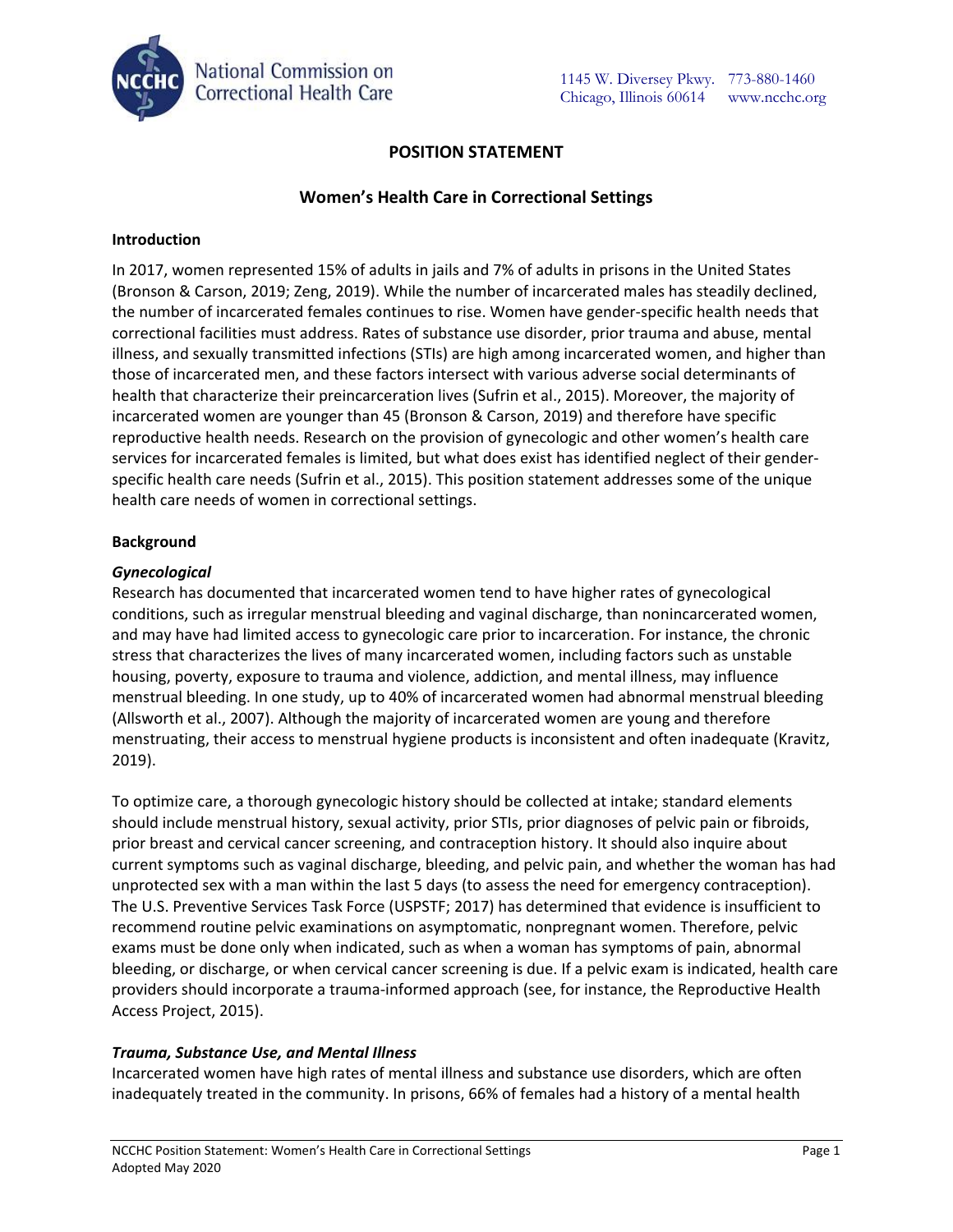

diagnosis compared to 35% of males (Bronson & Berzofsky, 2017). Similarly in jails, 68% of females had a history of a mental health diagnosis compared to 41% of males (Bronson & Berzofsky, 2017). In state prisons, 69% of females met criteria for drug dependence or abuse (using DSM-IV criteria; Bronson, Stroop, et al., 2017).

The prevalence of histories of sexual, physical, and emotional trauma, including intimate partner violence, among incarcerated women is also astoundingly high, as high as 90% in one study (Lynch et al., 2012). Trauma and victimization may relate to women's involvement in the criminal justice system, and incarceration itself may retraumatize some of these individuals. Such histories can lead to lifelong mental health issues, such as depressive disorders, stress disorders, anxiety disorders, learning problems, substance use disorders (with their attendant physical health problems), and behavioral problems. Screening for traumatic histories can help identify women who need treatment and other resources, and should be done for all women entering correctional facilities. Correctional health staff should be trained in trauma-informed care and be aware of appropriate referrals for those with a positive screen. Importantly, pelvic and breast exams can be retraumatizing for people with a history of sexual trauma and should be done only when clinically indicated.

### *Breast and Cervical Cancer*

Rates of cervical and breast cancer are higher among incarcerated women, likely related to underscreening both before incarceration and while in custody (Brousseau et al., 2019; Pickett et al., 2018). Most cervical cancers are preventable with appropriate screening via Pap smears and HPV testing. The American College of Obstetricians and Gynecologists (ACOG; 2018) recommends screening all females ages 21 to 29 every 3 years, and those ages 30 to 65 every 3 to 5 years. Immunocompromised women and those with history of cervical dysplasia should have more frequent screening, per national guidelines. Importantly, abnormal Pap smear results must be followed up appropriately, which often means colposcopy. Correctional facilities should not routinely perform Pap smears upon intake, unless the woman is due for one based on previous screening, nor annual Pap smears for women serving long sentences. The Centers for Disease Control and Prevention (CDC; n.d.) recommends HPV vaccination through age 26 to reduce cervical cancer risk, and this can be implemented in correctional settings.

National guidelines for screening mammograms for women of average risk should be followed in correctional settings. ACOG (2017a), USPSTF (2016), and the American Cancer Society (ACS; 2019) all have evidence-based guidelines that differ based on the age of initiation of mammograms, screening intervals, and the role of shared decision making. Correctional facilities should decide on one set of guidelines to follow. Recommendations on screening clinical breast exams also vary, with USPSTF and ACS recommending against it and ACOG recommending annual exams beginning at age 40. As with avoiding unindicated pelvic exams due to lack of benefit and potential to retraumatize women, breast exams for asymptomatic women should not be part of routine intake/exam procedures. Women with known personal or familial risk for breast cancer who are serving long sentences should also undergo screening and diagnostic imaging according to national guidelines (Society of Gynecologic Oncology, 2017).

Follow-up of abnormal pap smear or mammogram results may present challenges in short-stay facilities as women may be released before results are returned. Tracking systems and contact with community health providers may facilitate postrelease cancer prevention and diagnosis.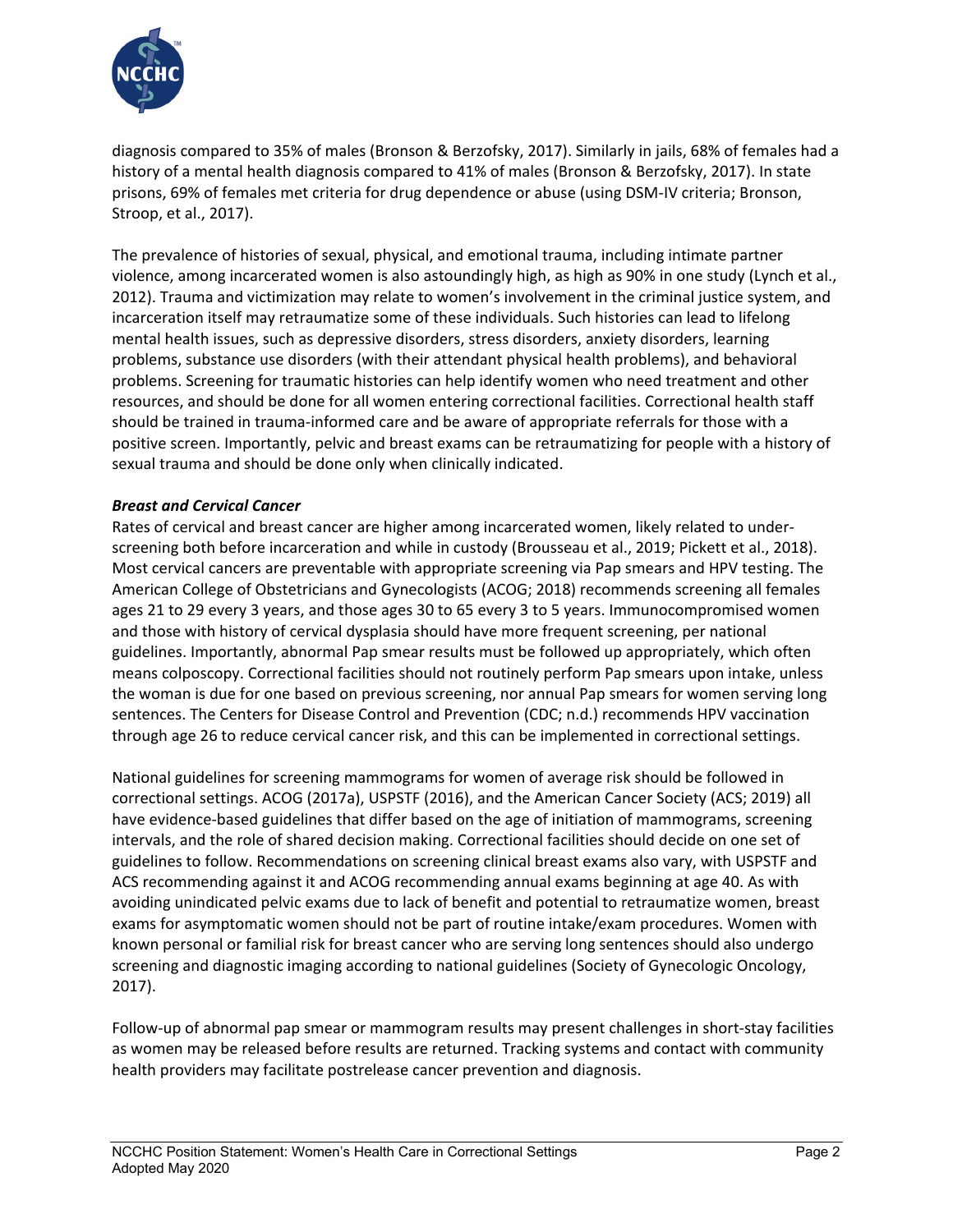

# *Sexually Transmitted Infections (STI)*

A common reported symptom among women in custody is vaginal discharge, which may be related to higher rates of STIs, nonsexually transmitted bacterial vaginosis, or physiologic discharge that women may not be aware can be normal. To distinguish among these diagnoses, women with symptoms should undergo appropriate testing. Women entering correctional facilities have high rates of STIs: A Rhode Island study found that 33% of women tested positive for an STI at admission, including 26% with trichomoniasis (Willers et al., 2008). Rates of gonorrhea as high as 3% (Javanbakht et al., 2014) and chlamydia as high as 14% (Willers et al., 2008) have been reported. The prevalence of HIV among incarcerated women was 1.3% in 2015 (Maruschak & Bronson, 2017).

Based on this high prevalence, the CDC recommends that all females age 35 or younger receive screening for gonorrhea and chlamydia at intake to a correctional facility (Workowski & Bolan, 2015). Vaginal NAAT testing has the highest accuracy and women can collect this as a self-swab. Urine testing, while less accurate, is easier to collect and may be appropriate when vaginal swabs cannot be feasibly collected. Given the trauma that pelvic exams can cause, pelvic exams for the sole purpose of GC/CT testing should be avoided. Women in custody should also be screened for HIV and other STDs in accordance with CDC guidelines (Workowski & Bolan, 2015).

# *Family Planning*

Incarcerated women generally have had limited access to contraceptive services in the community and have high rates of prior unintended pregnancy (Clarke, Herbert, et al., 2006; LaRochelle et al., 2012). A study in Rhode Island showed that only 28% of sexually active women had consistently used birth control in the 3 months prior to incarceration; 85% of these women planned to be sexually active upon release, yet only 9% reported wanting to be pregnant (Clarke, Herbert, et al., 2006). In this same setting, nearly half of the pregnant inmates had become pregnant in between incarcerations (Clarke et al., 2010). Moreover, 60% of incarcerated women who could become pregnant upon release wanted to start a method of contraception while in jail (Larochelle et al., 2012). Despite this need for contraception among incarcerated women, in a national study of correctional health providers only 38% reported that contraceptive methods were available on-site and 55% said that women could not continue using their current method of contraception (Sufrin et al., 2009). In another study, nearly one-third of women entering jail had had unprotected sex within the last 5 days and could therefore be candidates for emergency contraception (Sufrin et al., 2010).

Research has documented the feasibility in a variety of correctional settings of offering the full range of reversible contraceptive methods, including pills, injectable contraception, intrauterine devices, and implants (Sufrin et al., 2017). However, given the potential for women to experience diminished autonomy and coercion in correctional settings, care should be taken when providing long-acting reversible contraceptive methods, which require a provider to insert and remove the device. Likewise, especially given documented recent abuses in prisons, and in accordance with ACOG guidelines, sterilization should generally not be performed on incarcerated people (ACOG, 2017b). Incarceration is also a time to help women who want to become pregnant after release. These women should receive preconception counseling that focuses on the risks of substance use, improving nutritional status such as folate supplementation, and optimizing physical and mental health (ACOG, 2012).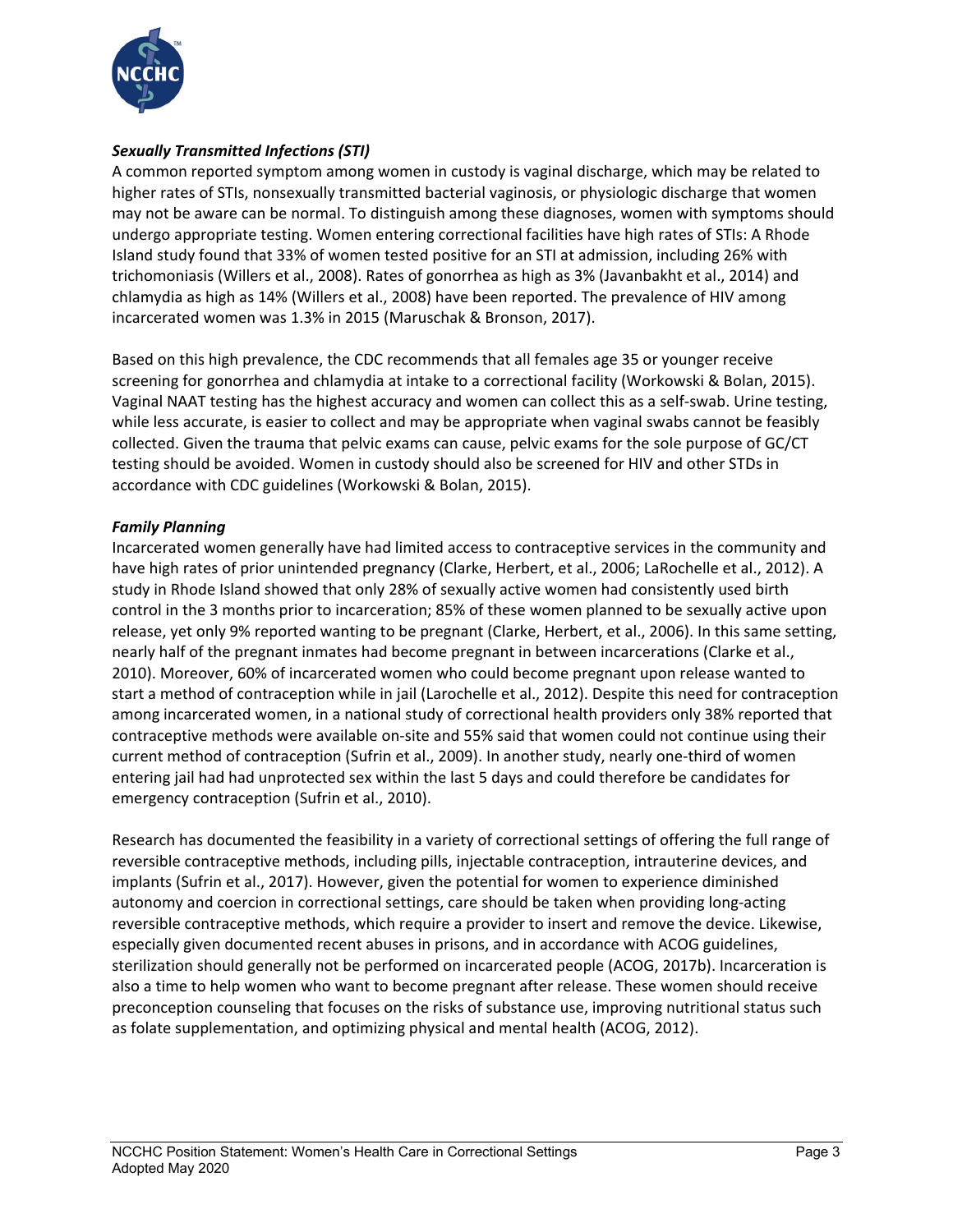

## *Aging and Chronic Disease*

Many prisons may be failing to recognize and prepare for the special physical, preventive health, social, and psychological needs of older females (Reviere & Young, 2004), such as menopausal hot flashes, which can be challenging for women to manage in the correctional environment. Incarceration also has been linked to greater prevalence of hypertension, hepatitis, and cancer in women when compared to men, which indicates a need for better health care resources for older females (Binswanger et al., 2009).

### *Nutrition and Diet*

Correctional institutions should ensure that women across all life stages receive a healthy diet consistent with federal dietary and nutrient guidelines (U.S. Department of Agriculture [USDA], 2020). Obesity is more common among incarcerated women (37%-43%) compared to incarcerated men (20%- 27%; Maruschak et al., 2015). While the USPSTF has concluded that evidence is insufficient to recommend routine calcium and vitamin D supplementation to prevent fractures in community-dwelling women, they do not make recommendations for women in institutional settings; diets for women in correctional settings should have adequate calcium and vitamin D, following recommendations from the USDA and the National Academies (n.d.).

### *Pregnancy, Postpartum, and Parenting*

Some women enter correctional settings pregnant. Sexually active women remain at risk for pregnancy until they go through menopause or have a hysterectomy. Correctional facilities should screen all women for pregnancy with a history, and offer urine testing to all females under age 50 within 48 hours of arrival. There is a dearth of data on pregnancy frequency and outcomes for people in custody, but a 2019 study reported that a total of 4% of women admitted to 22 state and all federal prisons were pregnant, and that 753 women gave birth in custody (Sufrin, 2019). Additionally, most incarcerated women are mothers and the primary caregivers to young children, ranging from 56% in federal prisons to 70% in local jails (Glaze & Maruschak, 2010). Facilities should support efforts for women to provide breast milk for their infants and to maintain contact with their children, and should recognize the psychological difficulties that separation may cause to incarcerated mothers and their families.

Correctional facilities must provide pregnancy and postpartum care in accordance with community standards of care and national guidelines. More information about pregnancy and postpartum care and nutrition in corrections, the nonuse of restraints in pregnancy, and promoting breastfeeding is available from NCCHC through the following resources:

- Pregnancy and Postpartum Care (white paper)
- Restraint of Pregnant Inmates (position statement)
- Breastfeeding in Correctional Settings (position statement)

### **Standards**

NCCHC recognizes that incarcerated women have gender-specific health care needs that correctional facilities must address. In the *Standards for Health Services* (the basis of NCCHC's accreditation program for jails, prisons, and juvenile detention and confinement facilities), standards that impact women's health care include the following:

• Receiving Screening (E-02) requires inquiry into current and past illnesses, health conditions, and special health requirements; this would encompass current gynecological problems and pregnancy status for women and female adolescents.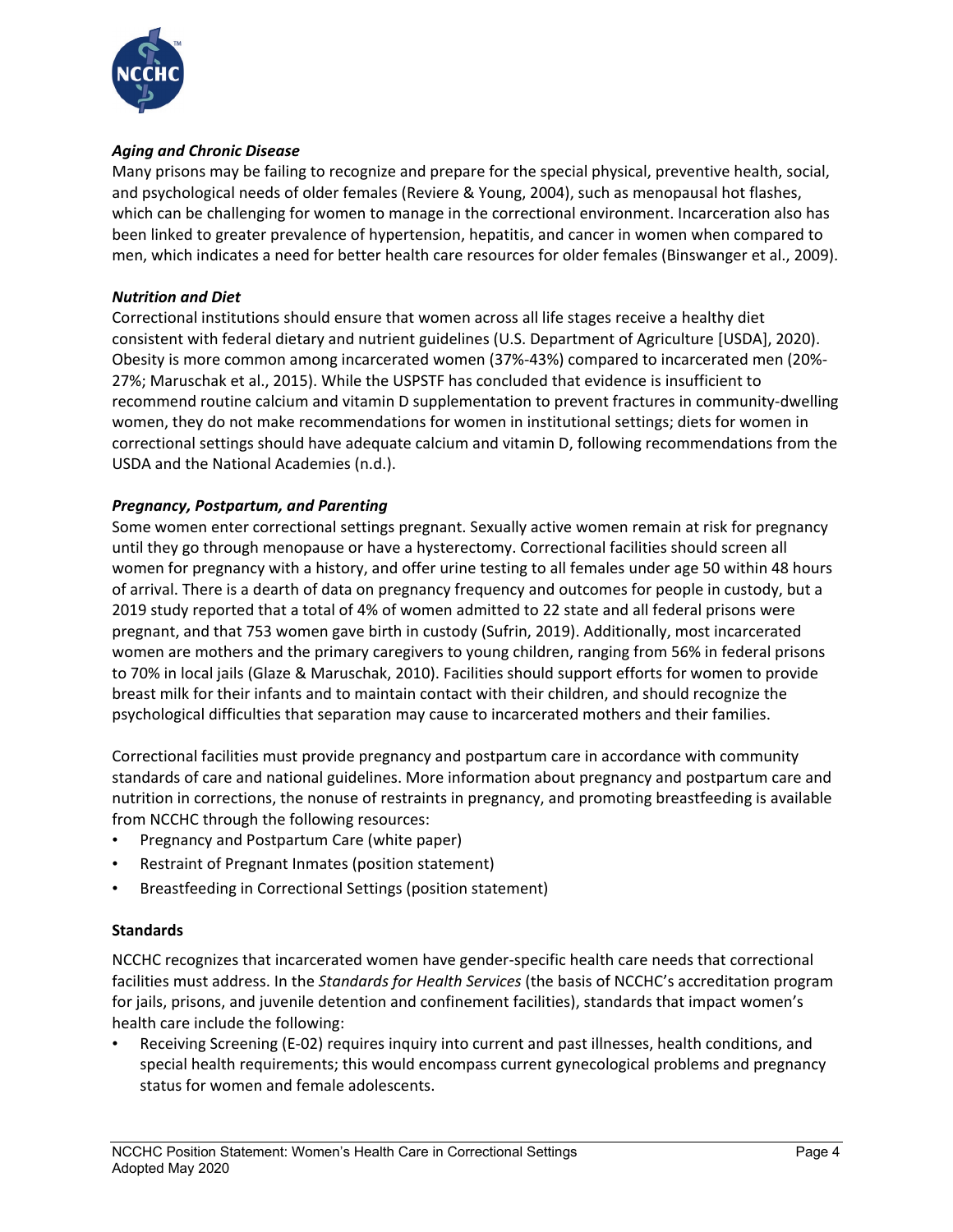

- Initial Health Assessment (E-04) recommends that clinical practice guidelines be followed for pelvic examinations and Pap smears.
- Medically Supervised Withdrawal and Treatment (F-04 for adults) and Intoxication and Withdrawal (G-07 for juveniles) acknowledge the special management of pregnant patients with opioid use disorders.
- Contraception (B-06 for adults) and Contraception and Family Planning Services (G-08 for juveniles) recommend providing nondirective contraception counseling and methods, access to emergency contraception, and, along with Medication Services (D-02 for adults), continuation of current contraceptive method while incarcerated.
- Counseling and Care of the Pregnant Inmate (F-05 for adults) and Counseling and Care of the Pregnant and Postpartum Juvenile (G-09) specify that comprehensive counseling and assistance are given to pregnant individuals in keeping with their express desires in planning for their unborn children, whether they desire abortion, adoptive service, or to keep the child. It also addresses prenatal care and the nonuse of restraints during childbirth.
- Response to Sexual Abuse (F-06 for adults) recommends that emergency contraception is available.

# **Position Statement**

NCCHC recognizes that the number of incarcerated females is large and growing annually, presenting unique issues for health services. Therefore, NCCHC recommends the following:

- 1. Correctional institutions must meet recognized community standards for women's services as promoted by standards set by NCCHC.
- 2. Correctional health services, community clinicians, and advocacy groups can collaborate to provide leadership for the development of policies and procedures that optimize women's gender-specific health care needs in corrections, and to do so in trauma-informed ways.
- 3. Correctional institutions should provide comprehensive services for women's unique health issues:
	- a. Follow age-appropriate screening guidelines established by national organizations for STD screening, breast and cervical cancer screening, and HPV vaccination.
	- b. Implement intake procedures that include histories on menstrual cycle, prior pregnancies, gynecologic problems, STI risk factors, HPV vaccine history, current and prior contraception use, current breastfeeding, and history of sexual and physical abuse.
	- c. Offer a pregnancy test within 48 hours of admission to all females who could be pregnant—i.e., those who are sexually active (until they go through menopause or have a hysterectomy).
	- d. Screen all women at entry for sexual and physical trauma histories and refer for services as indicated; do not perform routine pelvic and breast exams on asymptomatic women as this is medically unnecessary and may be traumatizing.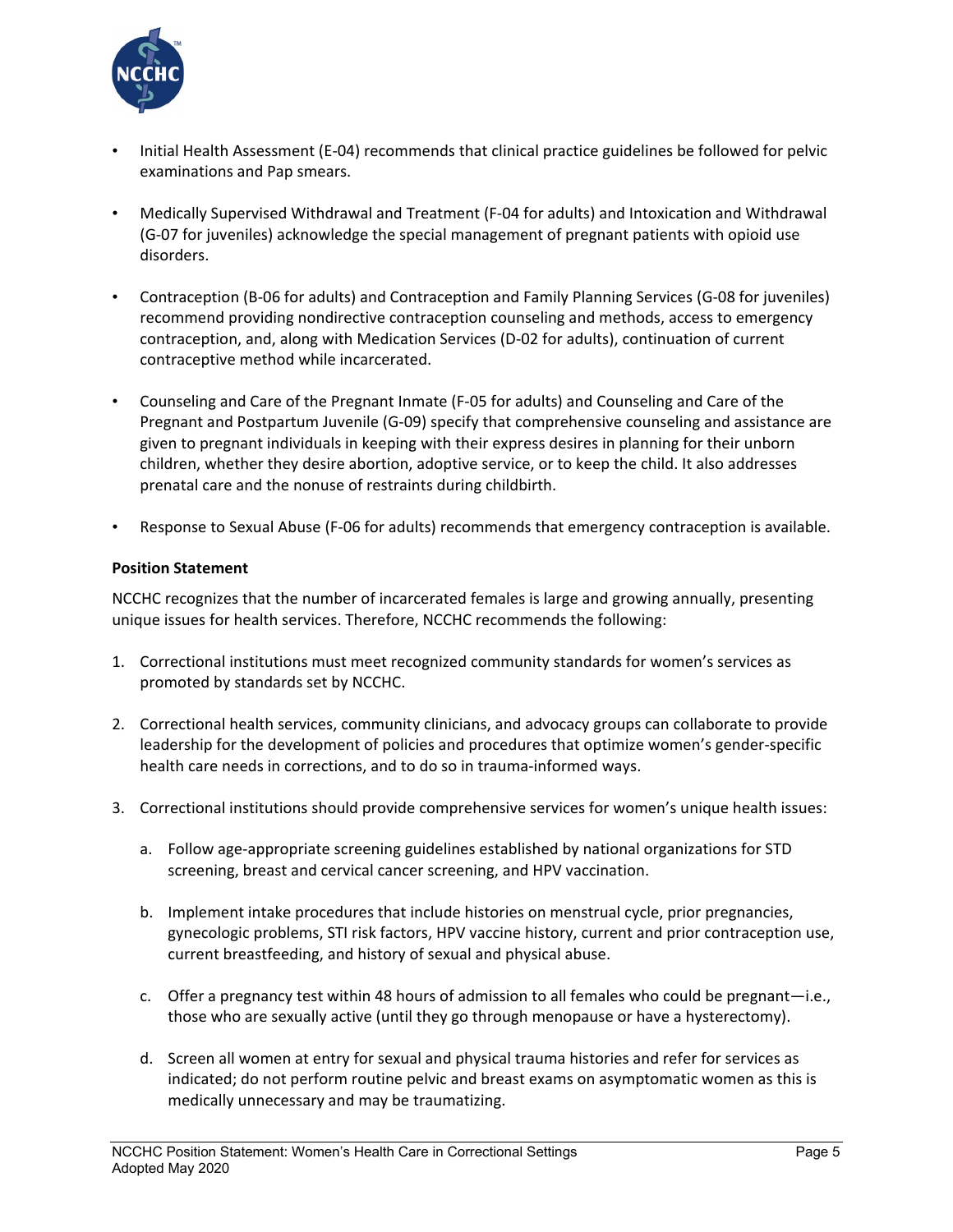

- e. Make trauma-informed, gender-appropriate counseling and treatment available for all women, especially those with mental health issues.
- f. Make counseling and treatment available for women with alcohol and other substance use disorders.
- g. Recommendations for contraception and pregnancy planning:
	- i. Allow women to continue contraceptive methods they are already on pre-incarceration, especially if their incarceration is short term or if the method is for noncontraceptive reasons.
	- ii. Offer contraception counseling and access to initiating reversible methods of contraception methods in a noncoercive manner, especially in preparation for release.
	- iii. Screen for eligibility for emergency contraception at intake and make such contraception available in a timely fashion.
	- iv. Defer sterilization until release.
- h. Address the unique health care needs of older women, including symptom management and treatment of menopausal hot flashes.
- i. Provide individuals with access to an appropriate, no-cost supply of menstrual hygiene products.
- 4. Correctional institutions should provide comprehensive sexual and reproductive health education to females that includes education about topics such as STIs, normal and abnormal vaginal discharge, and family planning.

*Adopted by the National Commission on Correctional Health Care Board of Directors: September 25, 1994 Reaffirmed with revision: October 9, 2005; October 19, 2014; May 3, 2020*

### **References**

- Allsworth, J. E., Clarke, J., Peipert, J. F., Hebert, M. R., Cooper, A., & Boardman, L. A. (2007). The influence of stress on the menstrual cycle among newly incarcerated women. *Women's Health Issues, 17*, 202-209. https://doi.org/10.1016/j.whi.2007.02.002
- American Cancer Society. (2019). Recommendations for the early detection of breast cancer. https://www.cancer.org/cancer/breast-cancer/screening-tests-and-early-detection/ americancancer-american-cancer-society-recommendations-for-the-early-detection-of-breast-cancer.html
- American College of Obstetricians and Gynecologists. (2017a). Practice bulletin. Breast cancer risk assessment and screening in average-risk women. https://www.acog.org/Clinical-Guidance-and-Publications/Practice-Bulletins/Committee-on-Practice-Bulletins-Gynecology/Breast-Cancer-Risk-Assessment-and-Screening-in-Average-Risk-Women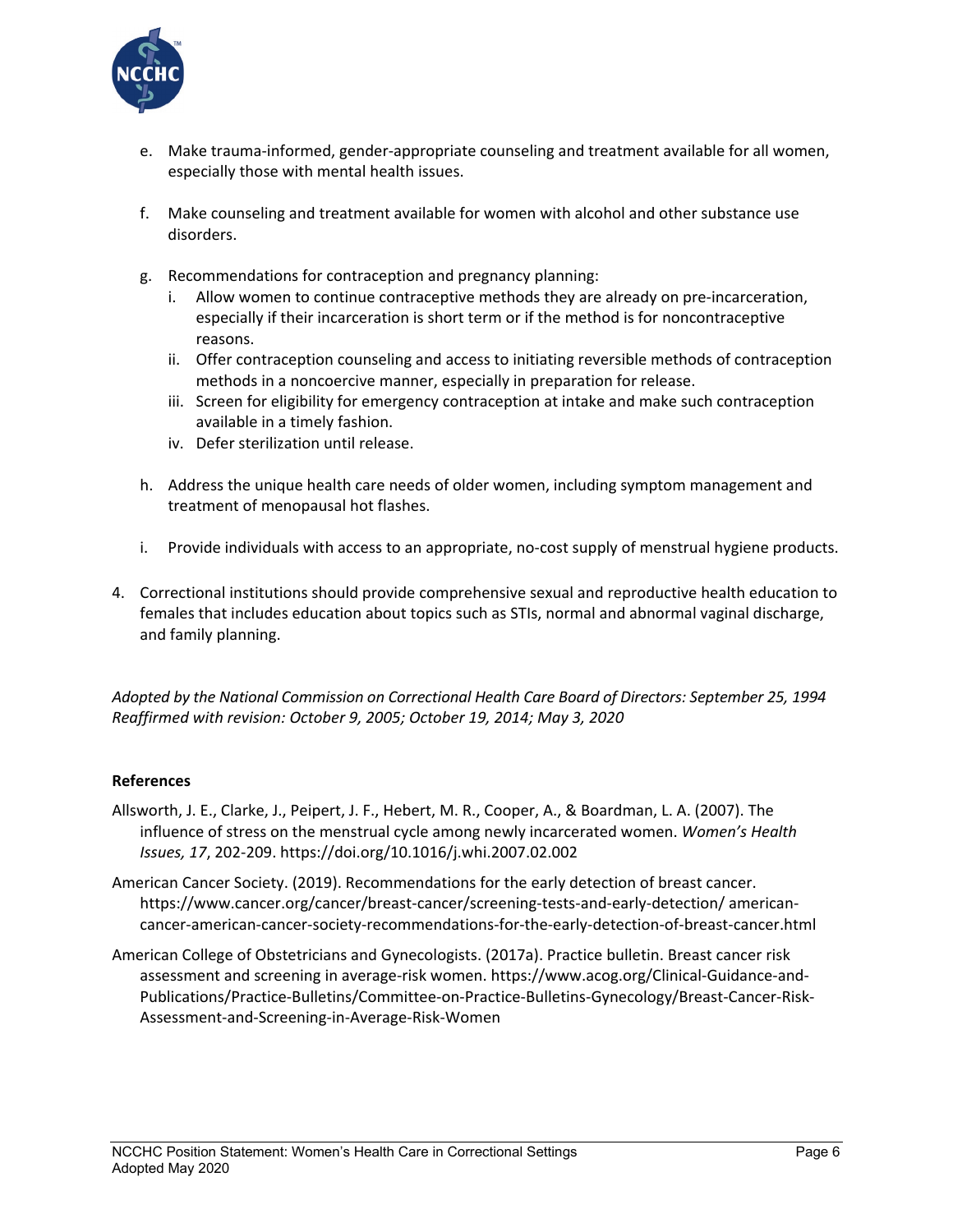

- American College of Obstetricians and Gynecologists. (2017b). Sterilization of women: Ethical issues and considerations. Committee Opinion No. 695. *Obstetrics and Gynecology, 129*, e109–16. [https://www.acog.org/Clinical-Guidance-and-Publications/Committee-Opinions/Committee-on-](https://www.acog.org/Clinical-Guidance-and-Publications/Committee-Opinions/Committee-on-Ethics/Sterilization-of-Women-Ethical-Issues-and-Considerations?IsMobileSet=false)[Ethics/Sterilization-of-Women-Ethical-Issues-and-Considerations](https://www.acog.org/Clinical-Guidance-and-Publications/Committee-Opinions/Committee-on-Ethics/Sterilization-of-Women-Ethical-Issues-and-Considerations?IsMobileSet=false)
- American College of Obstetricians and Gynecologists. (2018). Practice advisory: Cervical cancer screening (update). [https://www.acog.org/Clinical-Guidance-and-Publications/Practice-](https://www.acog.org/Clinical-Guidance-and-Publications/Practice-Advisories/Practice-Advisory-Cervical-Cancer-Screening-Update)[Advisories/Practice-Advisory-Cervical-Cancer-Screening-Update](https://www.acog.org/Clinical-Guidance-and-Publications/Practice-Advisories/Practice-Advisory-Cervical-Cancer-Screening-Update)
- American College of Obstetricians and Gynecologists. (2019). Reproductive health care for incarcerated women and adolescent females. Committee Opinion No. 535. https://www.acog.org/Clinical-Guidance-and-Publications/Committee-Opinions/Committee-on-Health-Care-for-Underserved-Women/Reproductive-Health-Care-for-Incarcerated-Women-and-Adolescent-Females
- Binswanger, I. A., Krueger, P. M., & Steiner, J. F. (2009). Prevalence of chronic medical conditions among jail and prison inmates in the USA compared with the general population. *Journal of Epidemiology and Community Health, 63*(11). http://dx.doi.org/10.1136/jech.2009.090662
- Bronson, J., & Berzofsky, M. (2017). *Indicators of mental health problems reported by prisoners and jail inmates, 2011-12* (NCJ 250612). Bureau of Justice Statistics. https://www.bjs.gov/content/pub/ pdf/imhprpji1112.pdf
- Bronson, J., & Carson, E. A. (2019). *Prisoners in 2017* (NCJ 252156). Bureau of Justice Statistics. https://www.bjs.gov/index.cfm?ty=pbdetail&iid=6546
- Bronson, J., Stroop, J., Zimmer, S., & Berzofsky, M. (2017). *Drug use, dependence, and abuse among state prisoners and jail inmates, 2007-2009* (NCJ 250546)*.* Bureau of Justice Statistics. https://www.bjs.gov/content/pub/pdf/dudaspji0709.pdf
- [Brousseau,](https://www.ncbi.nlm.nih.gov/pubmed/?term=Brousseau%20EC%5BAuthor%5D&cauthor=true&cauthor_uid=30939063) E. C., [Ahn,](https://www.ncbi.nlm.nih.gov/pubmed/?term=Ahn%20S%5BAuthor%5D&cauthor=true&cauthor_uid=30939063) S., & [Matteson,](https://www.ncbi.nlm.nih.gov/pubmed/?term=Matteson%20KA%5BAuthor%5D&cauthor=true&cauthor_uid=30939063) K. A. (2019). Cervical cancer screening access, outcomes, and prevalence of dysplasia in correctional facilities: a systematic review. *[Journal of Women's Health, 2](https://www.ncbi.nlm.nih.gov/pubmed/30939063)8,* 1661-1669. doi:10.1089/jwh.2018.7440
- Centers for Disease Control and Prevention. (n.d.). HPV vaccine recommendations. https://www.cdc. gov/vaccines/vpd/hpv/hcp/recommendations.html
- Clarke, J. G., Herbert, M. R., Rosengard, C., Rose, J. S., DaSilva, K. M., & Stein, M. D. (2006). Reproductive health care and family planning needs among incarcerated women. *American Journal of Public Health, 96*, 834-839.
- [Clarke, J. G.](http://www.ncbi.nlm.nih.gov/pubmed?term=Clarke%20JG%5BAuthor%5D&cauthor=true&cauthor_uid=20339130), [Phipps, M.](http://www.ncbi.nlm.nih.gov/pubmed?term=Phipps%20M%5BAuthor%5D&cauthor=true&cauthor_uid=20339130), [Tong, I.](http://www.ncbi.nlm.nih.gov/pubmed?term=Tong%20I%5BAuthor%5D&cauthor=true&cauthor_uid=20339130)[, Rose, J.](http://www.ncbi.nlm.nih.gov/pubmed?term=Rose%20J%5BAuthor%5D&cauthor=true&cauthor_uid=20339130), & [Gold, M.](http://www.ncbi.nlm.nih.gov/pubmed?term=Gold%20M%5BAuthor%5D&cauthor=true&cauthor_uid=20339130) [J. \(2010\). Timing of conception for pregnant](http://www.ncbi.nlm.nih.gov/pubmed/?term=clarke+2010+pregnancy+incarcerated)  women returning to jail. *[Journal of Correctional Health Care,](http://www.ncbi.nlm.nih.gov/pubmed/?term=clarke+2010+pregnancy+incarcerated) 16*, 133-138. https://doi.org/ 10.1177/1078345809356533
- Glaze, L. E., & Maruschak, L. M. (2010). Bureau of Justice Statistics Special Report: Parents in prison and their minor children (NCJ 222984). Washington, DC: U.S. Department of Justice.
- Javanbakht, M., Boudov, M., Anderson, L. J., Malek, M., Smith, L. V., Chien, M., & Guerry, S. (2014). Sexually transmitted infections among incarcerated women: Findings from a decade of screening in a Los Angeles county jail, 2002-2012. *American Journal of Public Health, 104*(11), e103-9. doi:10.2105/AJPH.2014.302186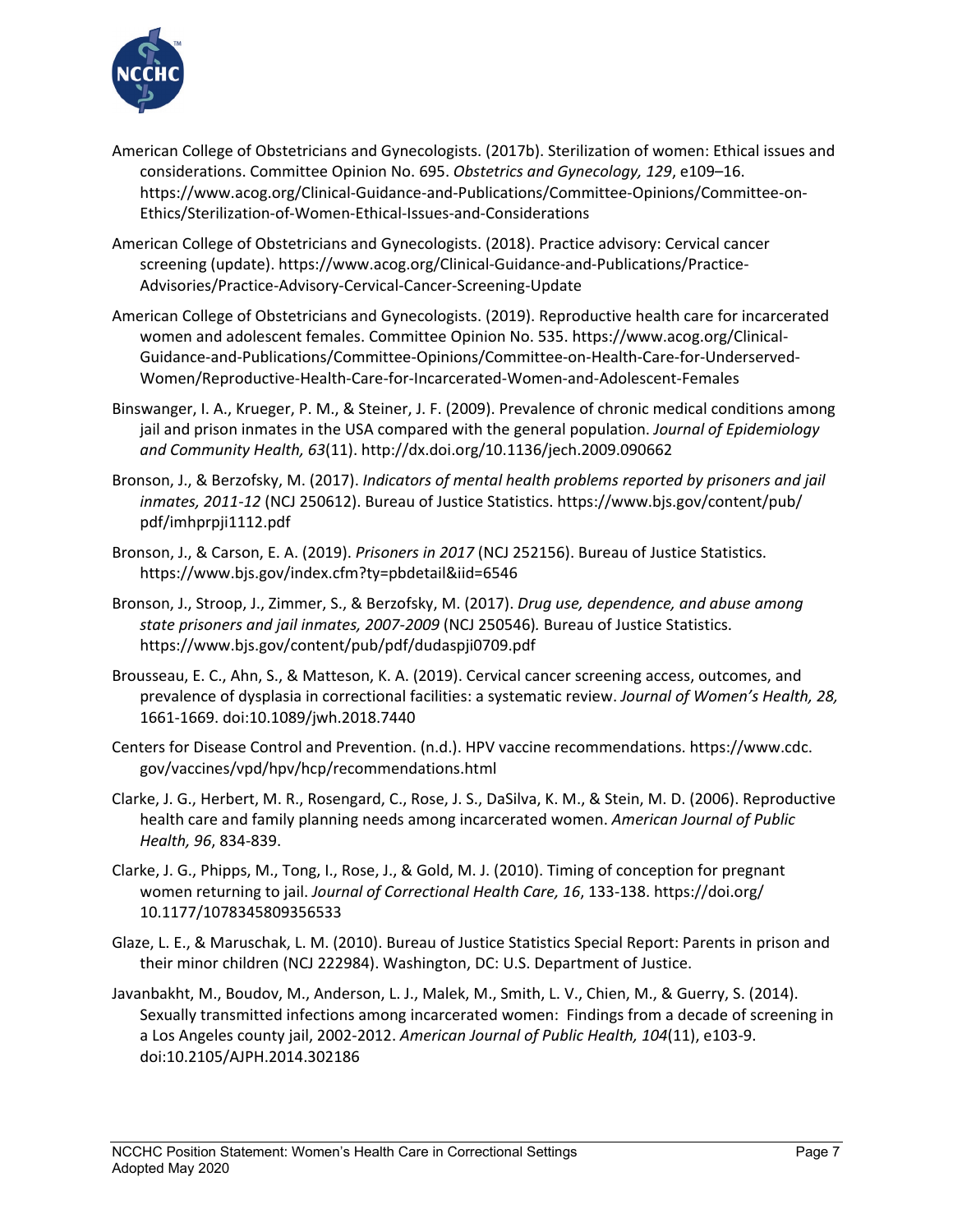

- Kravitz, R. (2019, February 18). Correctional facilities and the menstrual equity movement. *Corrections.com*. http://www.corrections.com/news/article/49956-correctional-facilities-andthe-menstrual-equity-movement
- LaRochelle, F., Castro, C., Goldenson, J., Tulsky, J. P., Cohan, D. L., Blumenthal, P. D., & Sufrin, C. B. (2012). Contraceptive use and barriers to access among newly arrested women. *Journal of Correctional Health Care, 18,* 111-119. doi:10.1177/1078345811435476
- Lynch, S. M., Fritch, A., & Heath, N. M. (2012). Looking beneath the surface: The nature of incarcerated women's experiences of interpersonal violence, treatment needs, and mental health. *Feminist Criminology, 7*, 381-400. doi: 10.1177/1557085112439224
- Maruschak, L. M., Berzofsky, M., & Unangst, J. (2015, February). Special report: Medical problems of state and federal prisoners and jail inmates, 2011–12 (NCJ 248491). U.S. Department of Justice, Bureau of Justice Statistics[. https://www.bjs.gov/content/pub/pdf/mpsfpji1112.pdf](https://www.bjs.gov/content/pub/pdf/mpsfpji1112.pdf)
- Maruschak, L. M., & Bronson, J. (2017). HIV in Prisons, 2015 Statistical Tables. U.S. Department of Justice, Bureau of Justice Statistics.<https://www.bjs.gov/content/pub/pdf/hivp15st.pdf>
- National Academies of Sciences, Engineering, and Medicine. (n.d.) Dietary Reference Intakes tables and application. http://nationalacademies.org/hmd/Activities/Nutrition/SummaryDRIs/DRI-Tables.aspx
- [Pickett,](https://www.ncbi.nlm.nih.gov/pubmed/?term=Pickett%20ML%5BAuthor%5D&cauthor=true&cauthor_uid=30250761) M. L., [Allison,](https://www.ncbi.nlm.nih.gov/pubmed/?term=Allison%20M%5BAuthor%5D&cauthor=true&cauthor_uid=30250761) M., [Twist,](https://www.ncbi.nlm.nih.gov/pubmed/?term=Twist%20K%5BAuthor%5D&cauthor=true&cauthor_uid=30250761) K., [Klemp,](https://www.ncbi.nlm.nih.gov/pubmed/?term=Klemp%20JR%5BAuthor%5D&cauthor=true&cauthor_uid=30250761) J. R., & [Ramaswamy,](https://www.ncbi.nlm.nih.gov/pubmed/?term=Ramaswamy%20M%5BAuthor%5D&cauthor=true&cauthor_uid=30250761) M. (2018). Breast cancer risk among women in jail. *Biores Open Access, 7*(1), 139-144. doi:10.1089/biores.2018.0018
- Reproductive Health Access Project. (2015). Contraceptive pearl: Trauma-informed pelvic exams. https://www.reproductiveaccess.org/resource/trauma-informed-pelvic-exams
- Reviere, R., & Young, V. D. (2004). Aging behind bars: Health care for older female inmates. *Journal of Women and Aging, 16*, 55-69. doi:10.1300/J074v16n01\_05
- Society of Gynecologic Oncology. (2017). Practice bulletin No 182: Hereditary breast and ovarian cancer syndrome. *Obstetrics & Gynecology, 130*(3), e110-e126. doi[:10.1097/AOG.0000000000002296](https://doi.org/10.1097/aog.0000000000002296)
- Sufrin, C., Baird, S., Clarke, J., & Feldman, E. (2017). Family planning services for incarcerated women: Models for filling an unmet need. *International Journal of Prisoner Health, 13*, 10-18. doi:10.1108/ IJPH-07-2016-0025
- Sufrin, C., Beal, L., Clarke, J., Jones, R., & Mosher, W. D. (2019). Pregnancy outcomes in US prisons, 2016–2017. *American Journal of Public Health, 109*, 799-805. doi:10.2105/AJPH.2019.305006
- Sufrin, C. B., Creinin, M. D., & Chang, J. C. (2009). Contraception services for incarcerated women: A national survey of correctional health providers. *Contraception, 80*, 561-565. doi:10.1016/ j.contraception.2009.05.126
- Sufrin, C. B., Kolbi-Molinas, A., & Roth, R. (2015). Reproductive justice, health disparities and incarcerated women in the United States [Comment]. *Perspectives on Sexual and Reproductive Health, 47*, 213-219. https://doi.org/10.1363/47e3115
- Sufrin, C. B.[, Tulsky,](http://www.ncbi.nlm.nih.gov/pubmed?term=Tulsky%20JP%5BAuthor%5D&cauthor=true&cauthor_uid=20012702) J. P., [Goldenson,](http://www.ncbi.nlm.nih.gov/pubmed?term=Goldenson%20J%5BAuthor%5D&cauthor=true&cauthor_uid=20012702) J., [Winter, K. S.](http://www.ncbi.nlm.nih.gov/pubmed?term=Winter%20KS%5BAuthor%5D&cauthor=true&cauthor_uid=20012702), [& Cohan, D. L.](http://www.ncbi.nlm.nih.gov/pubmed?term=Cohan%20DL%5BAuthor%5D&cauthor=true&cauthor_uid=20012702) (2010). Emergency contraception for newly arrested women: Evidence for an unrecognized public health opportunity. *Journal of Urban Health, 87*, 244-253.